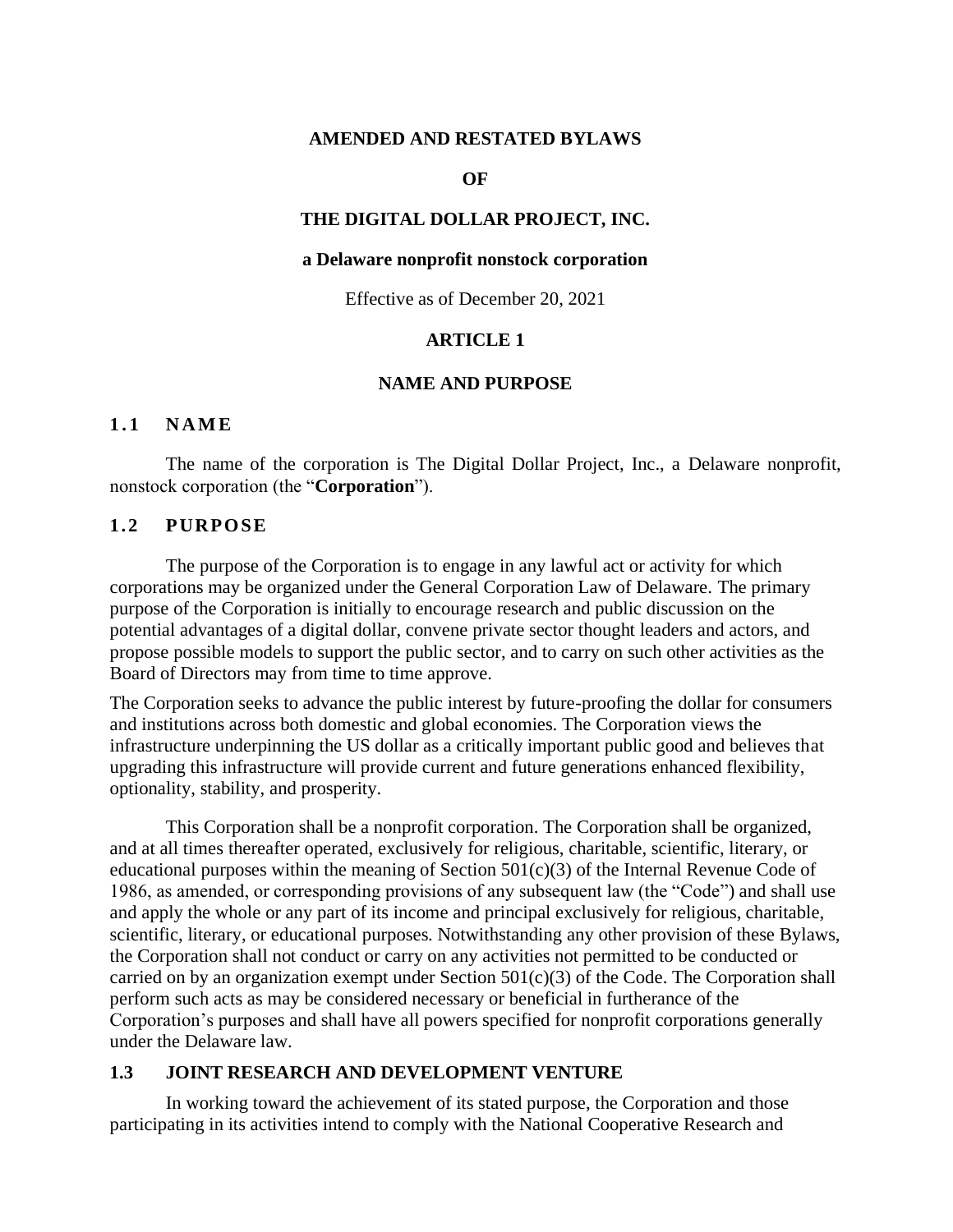Production Act, 15 U.S.C.A. §4301 et seq., and to engage in a "joint research and development venture" as defined therein.

# **ARTICLE 2**

# **PROHIBITED ACTIVITIES**

## **2.1 SPECIFIC PROHIBITIONS**

At all times, and notwithstanding any merger, consolidation, reorganization, termination, dissolution, or winding up of the Corporation (voluntary or involuntary or by operation of law), or any other provisions hereof:

(a) No part of the assets or net earnings of the Corporation shall inure to the benefit of, or be distributable to, the Corporation's directors, officers, members, employees, or any other persons, except that the Corporation shall be authorized and empowered to pay reasonable compensation for services actually rendered to, or for the benefit or on behalf of, the Corporation, and to make payments and distributions in furtherance of the purposes set forth in Section 1.2 hereof.

(b) No loans shall be made by the Corporation to any director, officer, member or employee of the Corporation or any spouse, sibling, or child of any such individual.

(c) No substantial part of the activities of the Corporation shall be the carrying on of propaganda or otherwise attempting to influence legislation to an extent that would disqualify the Corporation as an entity described in section  $501(c)(3)$  of the Code.

(d) The Corporation shall not participate in or intervene in (including the publishing or distribution of statements), any political campaign on behalf of any candidate for public office.

The Corporation shall never be operated for the primary purpose of carrying on a trade or business for profit.

(f) At no time shall the Corporation engage in any activities that are unlawful under the laws of the United States, Delaware, or any other jurisdiction where any of its activities are conducted.

(g) The Corporation shall not possess or exercise any power or authority, or engage in, either directly or indirectly, any activity that would pose a substantial risk of preventing it at any time from qualifying and continuing as an entity described in section  $501(c)(3)$  of the Code and exempt from federal income tax under section 501(a) of the Code.

# **ARTICLE 3**

# **OFFICES**

## **3.1 REGISTERED OFFICE**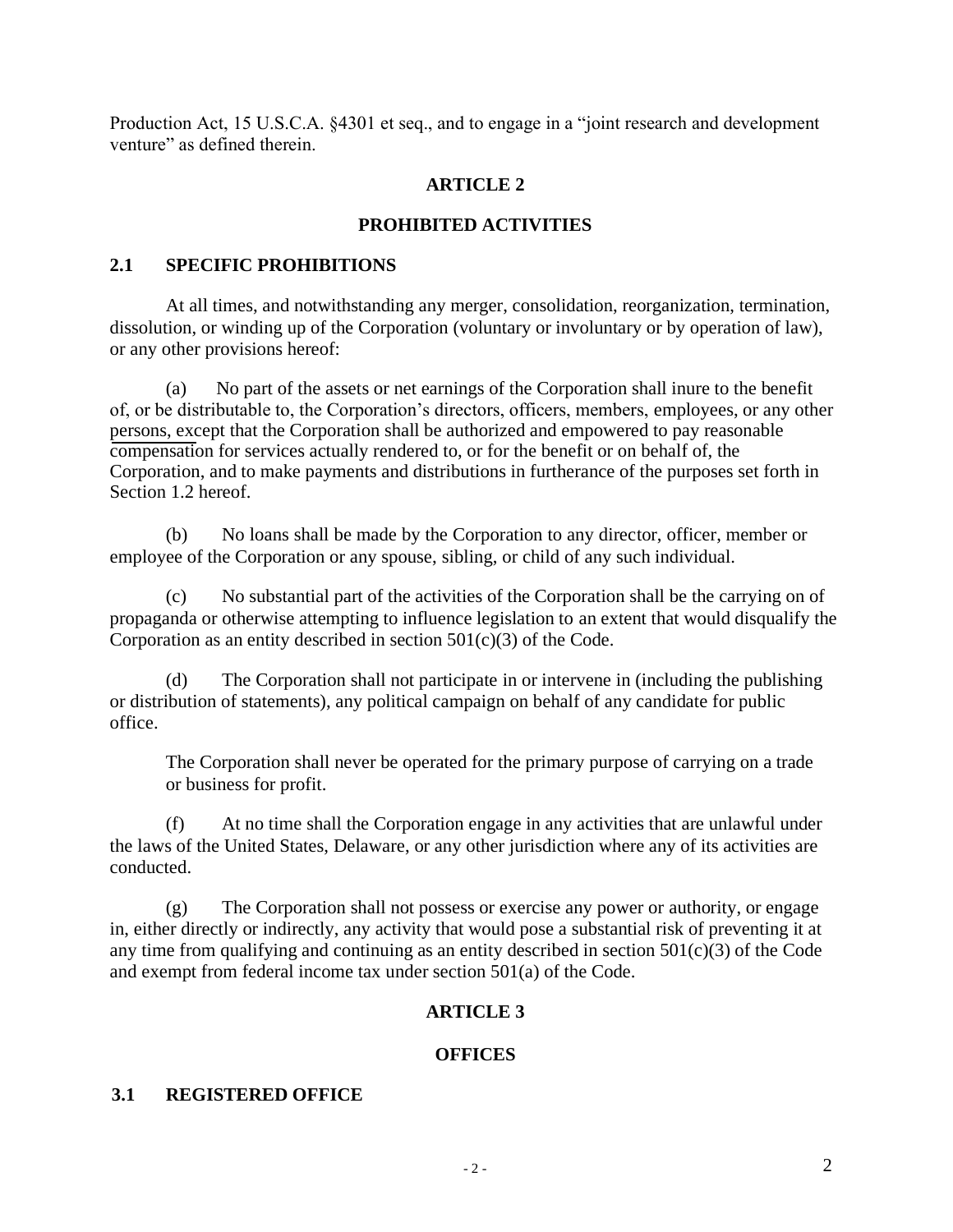The Corporation shall maintain a registered office and registered agent in Delaware. The registered office and/or registered agent of the Corporation may be changed from time to time by action of the Board of Directors of the Corporation (the "**Board of Directors**").

## **3.2 OTHER OFFICES**

The Corporation may have offices at such other places both within or outside of Delaware, as the Board of Directors may from time to time determine or the business of the Corporation may require.

## **3.3 BOOKS AND RECORDS**

Books and records of the Corporation may be kept at the Corporation's headquarters or such other location or locations, with or outside the State of Delaware, as may from time to time be designated by the Board of Directors.

## **ARTICLE 4**

#### **MEMBERS**

### **4.1 MEMBER S**

The members of the Board of Directors of the Corporation shall be the members of the Corporation and no one shall be a member of the Corporation unless he or she is a Director thereof. If a person ceases to be a Director of the Corporation for any reason, he or she shall also cease to be a member thereof at the same time.

### **4.2 PARTICIPANTS**

The Board of Directors, by resolution, may create a class or classes of participants who wish to support the goals of the Corporation, with such names and with such rights as shall be established in such resolution, provided, however, that no such participant shall be deemed to be a member of the Corporation.

#### **ARTICLE 5**

#### **DIRECTORS**

### **5.1 NUMBER, ELECTION, TERM OF OFFICE, AND QUALIFICATION**

The number of Directors to constitute the Board of Directors shall be determined by the Board, and shall initially be up to nine, constituting four Directors designated by the Sole Incorporator (**"Initial Directors"**), the Executive Director (if any), and additional Directors elected by the Board.

Except as otherwise provided in these Bylaws, (a) each Initial Director shall hold office for a term of three (3) years, and(b) each subsequent Director shall hold office for a term of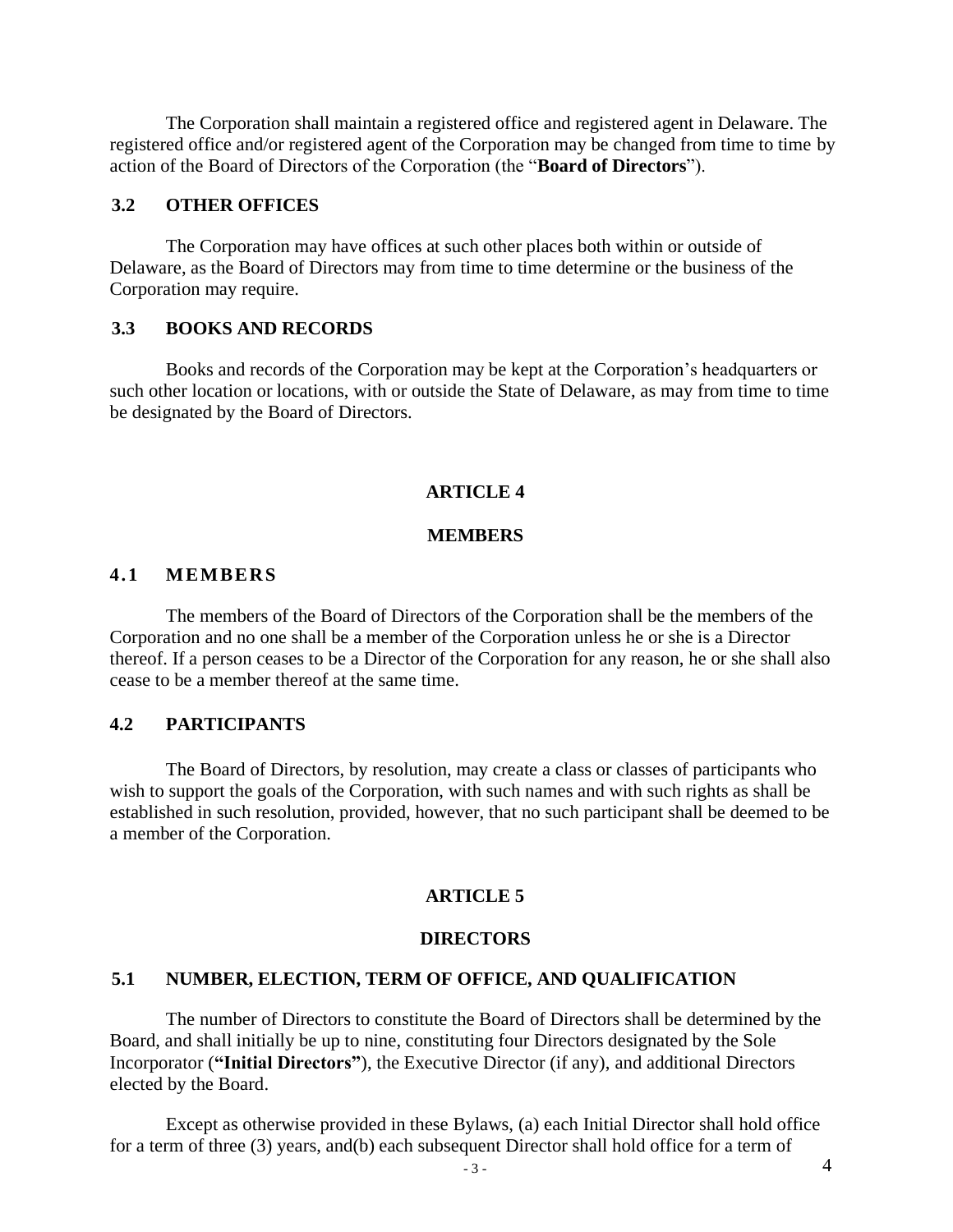one (1) year; and in each case, each may be re-elected as a Director for any number of terms. Each Director shall serve until such Director's successor is duly elected and qualified, or until such Director's earlier resignation, retirement, death, removal, or disqualification.

Except as provided in Sections 5.3 and 5.4, (a) the Initial Directors shall be as appointed in the Action of Sole Incorporator and shall be eligible to be reelected at every third annual meeting of the Board of Directors thereafter, and (b) any additional Directors shall be elected and be eligible for reelection at each annual meeting of the Board of Directors. At every such quorate meeting, the Directors then in office who are present at such meeting and entitled to vote in the election of Directors shall elect new Directors by a plurality of the votes. Persons eligible to be nominated and elected as Directors shall be as determined from time to time by the Board of Directors.

Elections of Directors may be by written ballot if so, demanded by any Director. If the election is to be by written ballot, then, if the Board of Directors authorizes it, a ballot submitted by electronic transmission may satisfy the requirement of a written ballot. Any such electronic transmission must either set forth or be submitted with information from which the Corporation can determine that it was authorized by the Director.

To be eligible to become or remain a Director, a person must (i) be eighteen (18) years or older and (ii) demonstrate and maintain a good faith commitment to the mission and goals of the Corporation.

# **5.2 MANAGEMENT OF AFFAIRS OF CORPORATION**

(a) The property and business of the Corporation shall be managed by or under the direction of the Board of Directors. The Board of Directors may exercise all such powers of the Corporation and do all such lawful acts and things as are not prohibited by applicable law or these Bylaws (the "**Bylaws**").

(b) Each Director may designate in writing (which designation may be withdrawn in writing at any time by such Director) an individual to act as a Director in such individual's stead, whether for a single meeting or as a standing alternate. Any such alternate Director shall be entitled to (i) attend and vote at all meetings which the designating Director does not attend, (ii) sign all written consents in lieu of the designating Director, and (iii) otherwise exercise the duties and enjoy the privileges of the designating Director in the absence or unavailability of the designating Director. When acting as an alternate to a primary Director, the Alternate shall be deemed to be a member of the Corporation.

# **5.3 RESIGNATIONS AND VACANCIES**

Any Director may resign at any time by giving notice thereof to the Chair of the Board of Directors (the "**Chair**") or, if the resigning Director is the Chair, to the Secretary of the Corporation in writing or by electronic transmission. Any such resignation shall take effect upon receipt thereof or at any later time specified in the notice. Acceptance of the resignation shall not be necessary to make it effective. If, at any time other than the annual meeting of the Board of Directors, any vacancy occurs in the Board of Directors or any new directorship is created by an increase in the authorized number of Directors, a majority of the Directors then in office (even if less than a quorum) may choose a successor or fill the newly created directorship and shall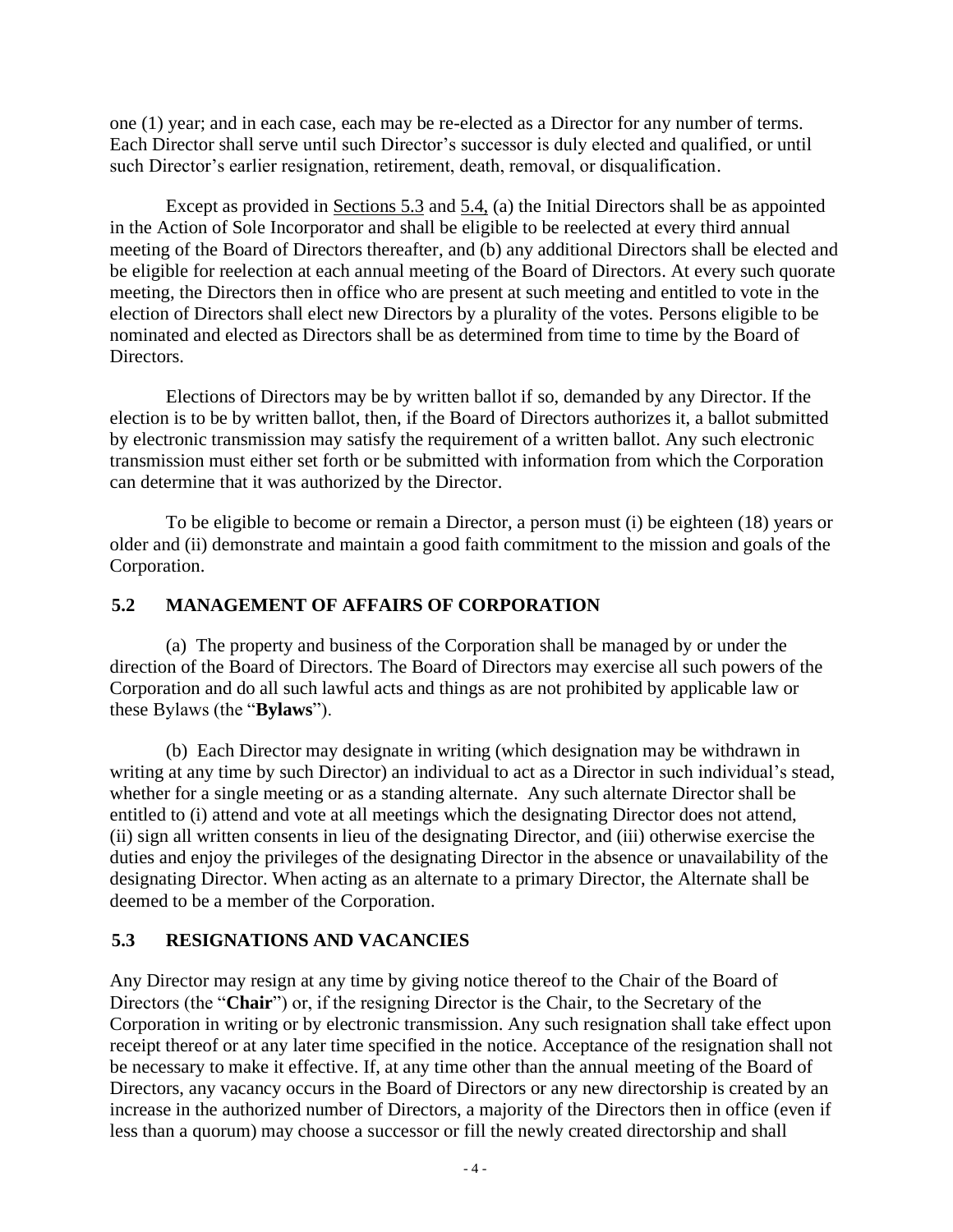endeavor to do so within thirty (30) days, and if the Directors then in office are deadlocked in their vote to choose a successor or fill the newly created directorship, the Chair shall have a second vote in making such determination (the first vote being a vote as one of the Directors) and will therefore break the deadlock (unless the resigning director is the Chair). Unless removed sooner, the Director so chosen shall hold office until the next annual election of Directors and until such Director's successor is duly elected and qualified. Any Director elected to fill a vacancy pursuant to this Section 5.3 or to Section 5.4 hereof may be elected from a list of suitable candidates prepared by the Chair (unless the resigning or removed director is the Chair) or as otherwise determined at such time by the Board of Directors.

# **5.4 REMOVAL AND VACANCIES**

Except as prohibited by applicable law, any Director may be removed by a majority vote of the entire Board of Directors. Such removal does not require good cause or other justification. The successor to any Director so removed may be elected at the meeting at which the removal was effectuated. The remaining Directors may fill any remaining vacancies created by the removal and shall endeavor to do so within thirty (30) days, and if the Directors then in office are deadlocked in their vote to choose a successor, the Chair shall have a second vote in making such determination (the first vote being a vote as one of the Directors) and will therefore break the deadlock (unless the removed director is the Chair). If so, requested by the Board of Directors, the Chair shall be responsible for preparing a slate of suitable candidates.

# **5.5 ANNUAL AND REGULAR MEETINGS**

The annual meeting of the Board of Directors shall be held within or without Delaware and on a date and at a time and place designated by the Board of Directors. Regular meetings of the Board of Directors, other than the annual meeting, may be held at such time and at such place as the Board of Directors may from time to time fix by resolution and no notice (other than as prescribed by the resolution) need be given as to any regular meeting.

The Board of Directors may approve from time to time such reasonable attendance and other requirements as it shall deem to be advisable to ensure that seats on the Board of Directors are held by active, contributing individuals, but no such rule may be imposed retroactively.

# **5.6 SPECIAL MEETINGS**

Special meetings of the Board of Directors may be called by the Chair or the Executive Director of the Corporation and shall be called by the Secretary of the Corporation at the request of any Director, to be held at such time and place, either within or outside Delaware, as shall be designated by the call and specified in the notice of such meeting.

# **5.7 NOTICE OF MEETINGS**

Notice of special meetings of the Board of Directors shall be provided to each Director pursuant to Article 9. If such notice is mailed, it shall be deposited in the United States mail, postage prepaid, at least seven (7) days before such meeting. If such notice is given by overnight courier, it shall be given to the overnight courier service for delivery at least four (4) days before such meeting. If such notice is given personally or by electronic transmission, it shall be delivered or transmitted at least seventy-two (72) hours before the time of the meeting. Except as otherwise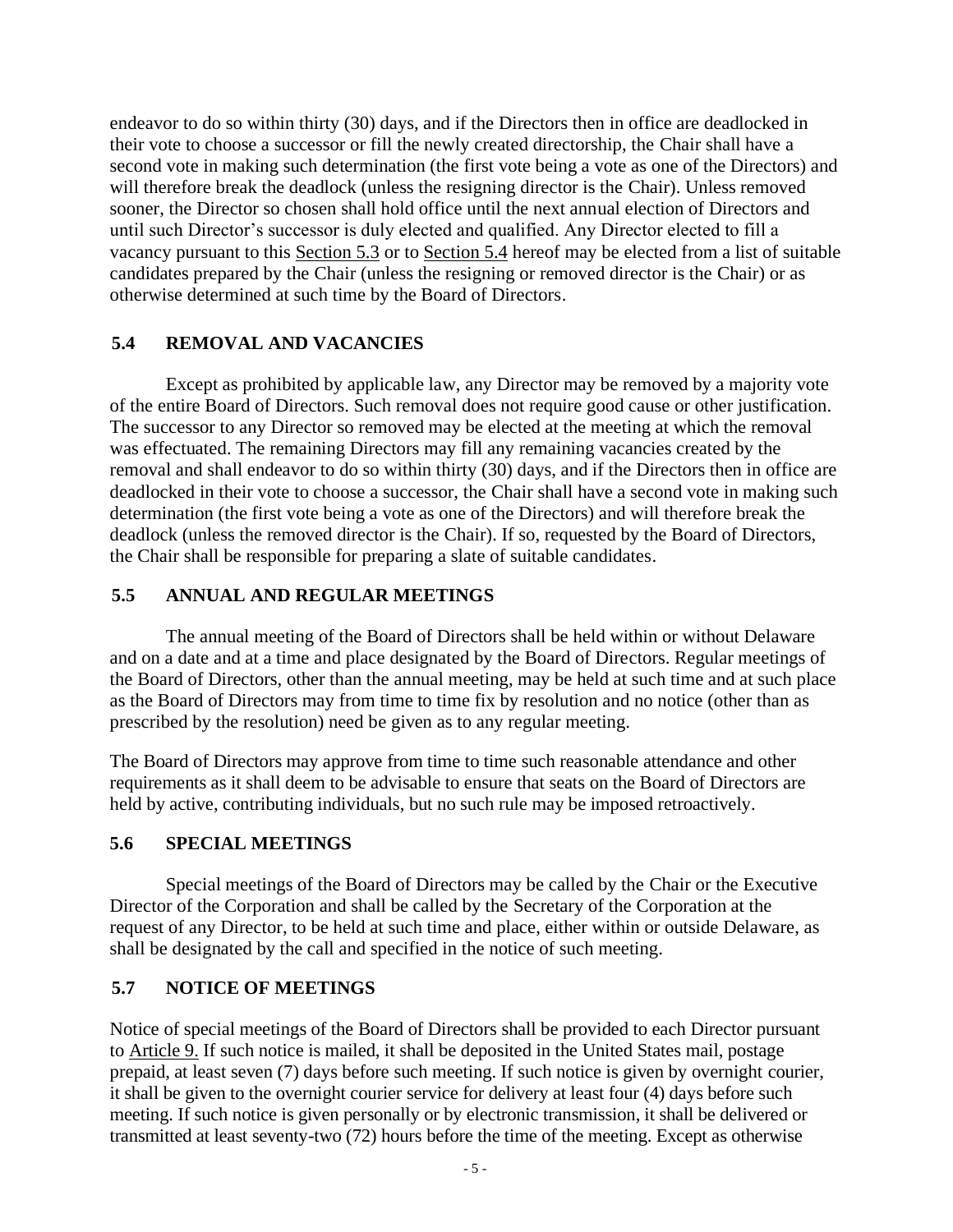provided by applicable law or these Bylaws, meetings may be held at any time without notice if all of the Directors are present (either in person or pursuant to Section 5.9) or if, at any time before or after the meeting, those not present waive notice of the meeting in writing.

## **5.8 QUORUM REQUIRED, VOTE AND ADJOURNMENT**

Except as otherwise provided by applicable law or these Bylaws: (a) at each meeting of the Board of Directors, the presence of a majority of all Directors then in office shall be necessary and sufficient to constitute a quorum for the transaction of business; and (b) the act of a majority of the Directors present at any meeting at which there is a quorum shall be the act of the Board of Directors. If a quorum is present at the commencement of a meeting, a quorum shall be deemed present throughout such meeting. If a quorum is not present at any meeting of Directors, the Directors present may adjourn the meeting, without notice other than announcement at the meeting, until a quorum is present.

Except as provided in Sections **5.3 and 5.4**, each Director shall have one (1) vote. No Director shall be allowed to be represented by proxy.

## **5.9 COMMUNICATIONS EQUIPMENT**

Unless otherwise restricted, any member of the Board of Directors or of any committee designated by the Board of Directors (each, a "**Committee**") may participate in a meeting of the Directors or such Committee by means of conference telephone or other communications equipment by means of which all persons participating in the meeting can hear each other, and participation in a meeting by means of such equipment shall constitute presence in person at such meeting.

## **5.10 PRESUMPTION OF ASSENT**

Unless applicable law provides otherwise, a Director who is present at a meeting of the Board of Directors at which action is taken on any corporate matter shall be presumed to have assented to the action taken unless: (a) the Director's dissent is entered in the minutes of the meeting; or (b) the Director files a written dissent to the action with the person acting as secretary of the meeting before the adjournment thereof or forwards the dissent by registered mail to the Secretary of the Corporation immediately after the adjournment of the meeting. Such right to dissent shall not apply to a Director who voted in favor of any action.

## **5.11 ACTION BY WRITTEN CONSENT**

(a) Unless otherwise restricted by applicable law or these Bylaws, any action required or permitted to be taken at any meeting of the Board of Directors may be taken without a meeting, if a majority of Directors, then in office (or such greater number of as may be required by law or the Bylaws of the Corporation for the taking of any such action at a meeting) consent thereto in writing or by electronic transmission, provided that:

(i) such written consent shall have been sent simultaneously to all Directors then in office for their consideration;

(ii) prompt written notice of any action so taken is given to those Directors who have not consented in writing or by electronic transmission;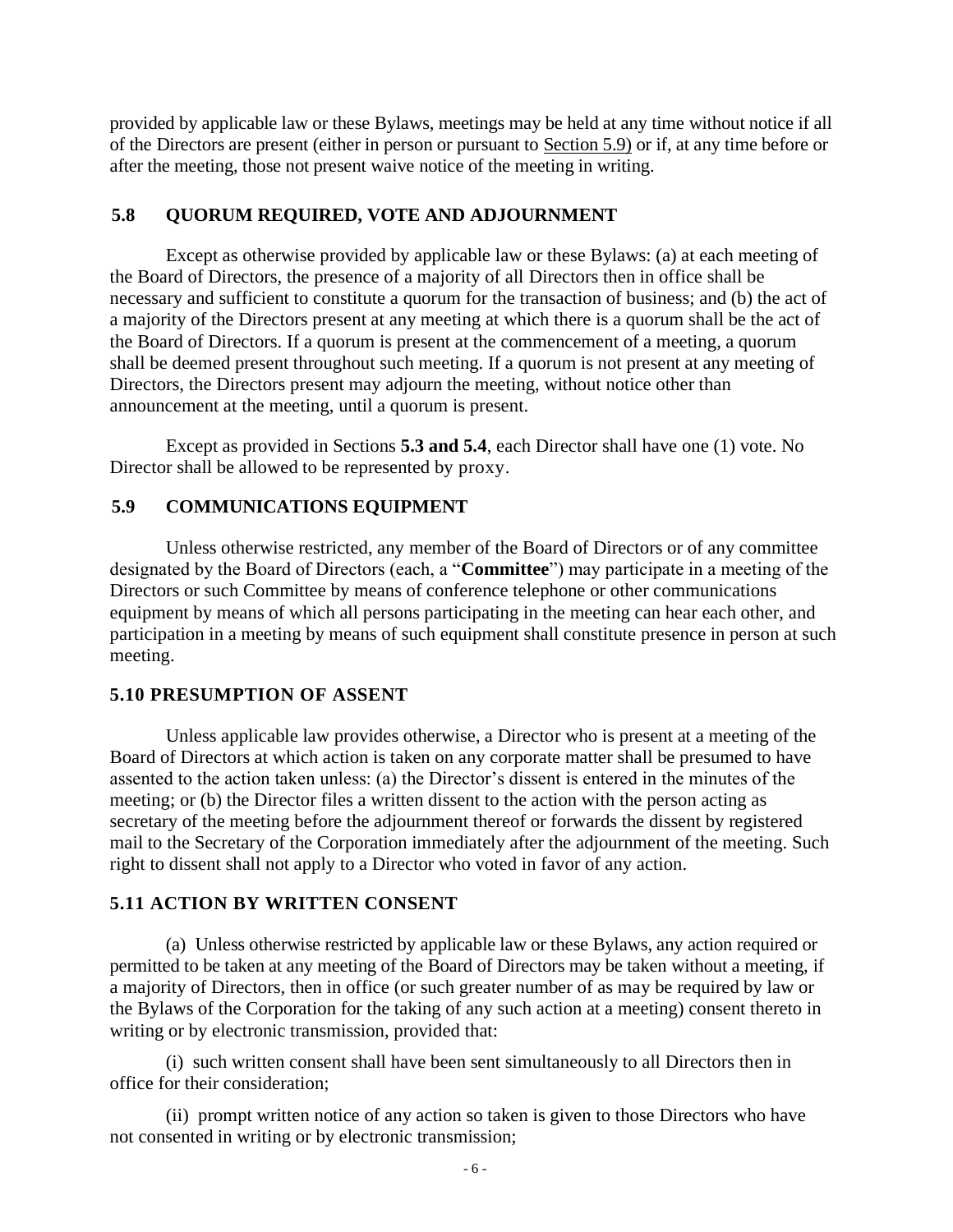(iii) two or more such Directors have not objected to the taking of any such action by written notice delivered to the Corporation within ten business days following the date that written notice of the action is mailed or otherwise delivered to such Directors or Committee members, as the case may be; and

(iv) after such action is taken, the consent or consents relating thereto shall be filed with the minutes of the proceedings of the Board of Directors in the same paper or electronic form as the minutes are maintained.

Such filing shall be in paper form if the minutes are maintained in paper form and shall be in electronic form if the minutes are maintained in electronic form.

(b) Notwithstanding the foregoing, the ability of two or more non-consenting Directors to prevent the taking of an action by written consent under clause 5.11(a)(iii) above shall not prevent any such action from being taken at a later date at an actual meeting of the Board of Directors or Committee members, as the case may be.

(c) Unless otherwise restricted by the Certificate of Incorporation or these Bylaws, any action required or permitted to be taken at any meeting of any Board Committee may be taken in the manner set forth in the preceding clauses 5.11(a) and (b).

## **5.12 COMMITTEES**

The Board of Directors may designate Committees consisting of two (2) or more Directors. Each member of a Committee shall serve for such term and the Committee shall have and may exercise such duties, functions and powers as these Bylaws and the Board of Directors may provide, except as otherwise restricted by law; provided that no Committee shall have the authority to amend or repeal these Bylaws, elect or remove any officer of the Corporation (each, an "**Officer**" and collectively the "**Officers**") or any Director, adopt any plan of merger, consolidation, amalgamation, or reorganization, convert the Corporation to any other form of entity, or authorize the voluntary dissolution of the Corporation.

## **5.13 ALTERNATES**

The Board of Directors may designate one or more Directors as alternate members of any Committee to replace any absent or disqualified member at any meeting of such Committee. In the absence or disqualification of a member of a Committee, the members present at any meeting and not disqualified from voting, whether or not such members constitute a quorum, may unanimously appoint another member of the Board of Directors to act at the meeting in place of the absent or disqualified member.

#### **5.14 QUORUM AND MANNER OF ACTING - COMMITTEES**

The presence of a majority of members of any Committee shall constitute a quorum for the transaction of business at any meeting of such Committee, and the act of a majority of those present shall be necessary for the taking of any action at such meeting.

## **5.15 COMMITTEE CHAIR, ETC.**

The Chair of each Committee shall be selected by the Board of Directors from among the members of the Committee. Each Committee shall fix its own rules of procedure not inconsistent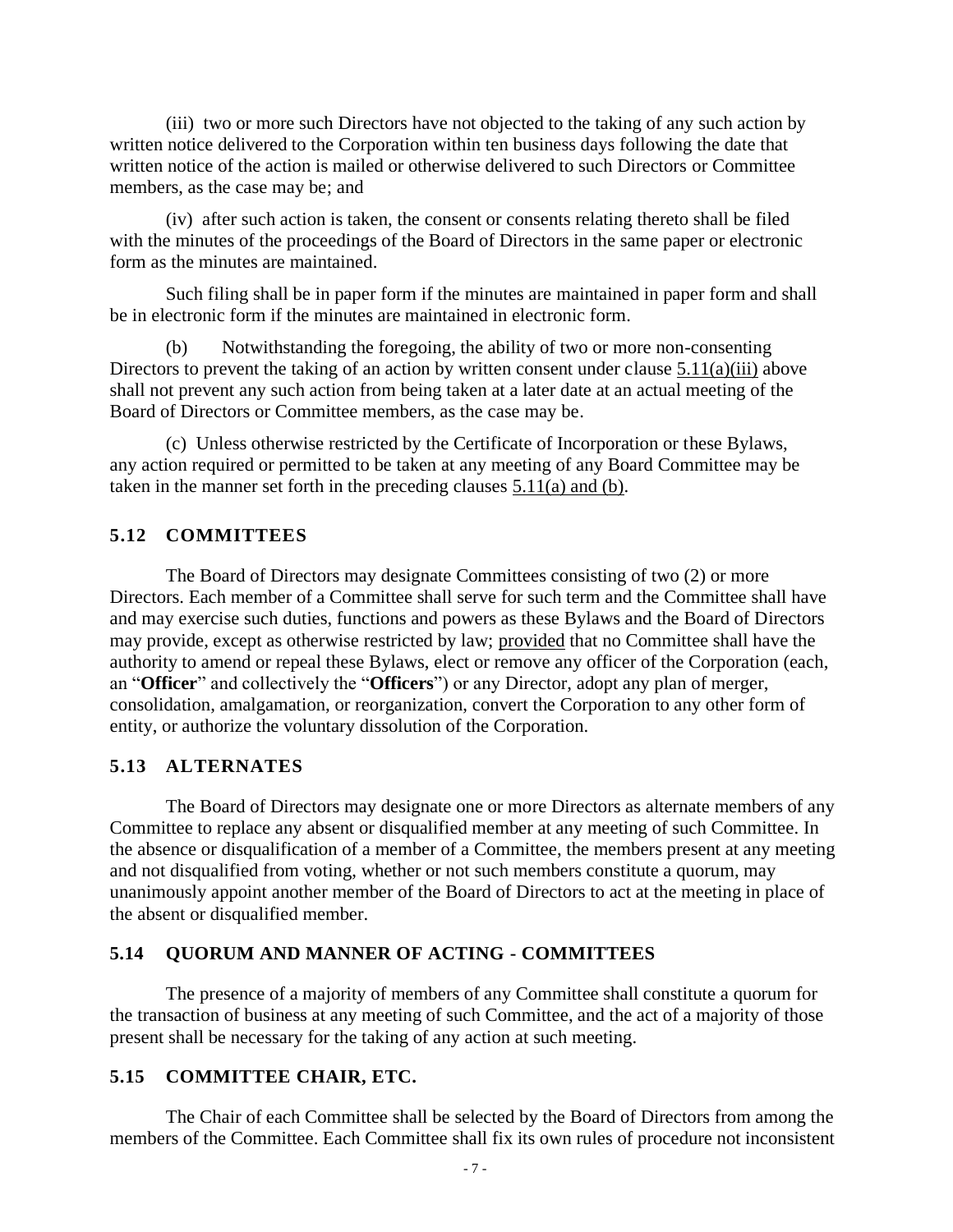with these Bylaws or the resolution of the Board of Directors designating such Committee. Each Committee shall meet at such times and places and upon such call or notice as shall be provided by such rules. Each Committee shall keep a record of its actions and proceedings and shall report on them to the Board of Directors at the next meeting of the Board of Directors.

## **5.16 FEES AND COMPENSATION OF DIRECTORS**

Directors shall not receive any stated salary for their services as such; provided that Directors may be reimbursed for reasonable expenses incurred while engaging in the business of the Corporation. Members of any Committee may be reimbursed for reasonable expenses incurred for the purpose of attending Committee meetings. Nothing in these Bylaws shall be construed to preclude any Director from serving the Corporation in any other capacity or from receiving compensation for services rendered in such capacity.

# **5.17 RELIANCE UPON RECORDS**

Every member of the Board of Directors or of any Committee thereof shall, in the performance of such member's duties, be fully protected in relying in good faith upon the records of the Corporation and upon such information, opinions, reports or statements presented to the Corporation by any Officer or employee of the Corporation, or any Committee, or by any other person as to matters such member reasonably believes are within such other person's professional or expert competence and who has been selected with reasonable care by or on behalf of the Corporation.

# **ARTICLE 6**

## **OFFICERS**

# **6.1 OFFICES AND OFFICIAL POSITIONS**

The Officers of the Corporation shall consist of a president and a secretary and may additionally consist of a Chair of the Board, a chief financial officer, a treasurer, one or more vice presidents, an Executive Director, and such assistant secretaries, assistant treasurers, and other officers as the Board of Directors shall determine. Any number of offices may be held by the same person. The Board of Directors may choose not to fill any office for any period as it may deem advisable. None of the Officers need be a Director, a member of the Corporation or a resident of Delaware. Officers acting on behalf of the Corporation shall vote, or give a proxy, power of attorney or other delegation of authority to any other person to vote, all equity interests of any other entity standing in the name of the Corporation. Officers may execute agreements, instruments and other documents to bind the Corporation with respect to matters in the ordinary course of the Corporation's business within the scope of their individual authority.

# **6.2 ELECTION AND TERM OF OFFICE**

The Board of Directors shall, promptly following the formation of the Corporation, elect the Officers and at every annual meeting of the board of Directors thereafter. If the election of Officers is not held at such meeting, the election shall be held at a regular or special meeting of the Board of Directors as soon thereafter as may be convenient. Each Officer shall hold office for a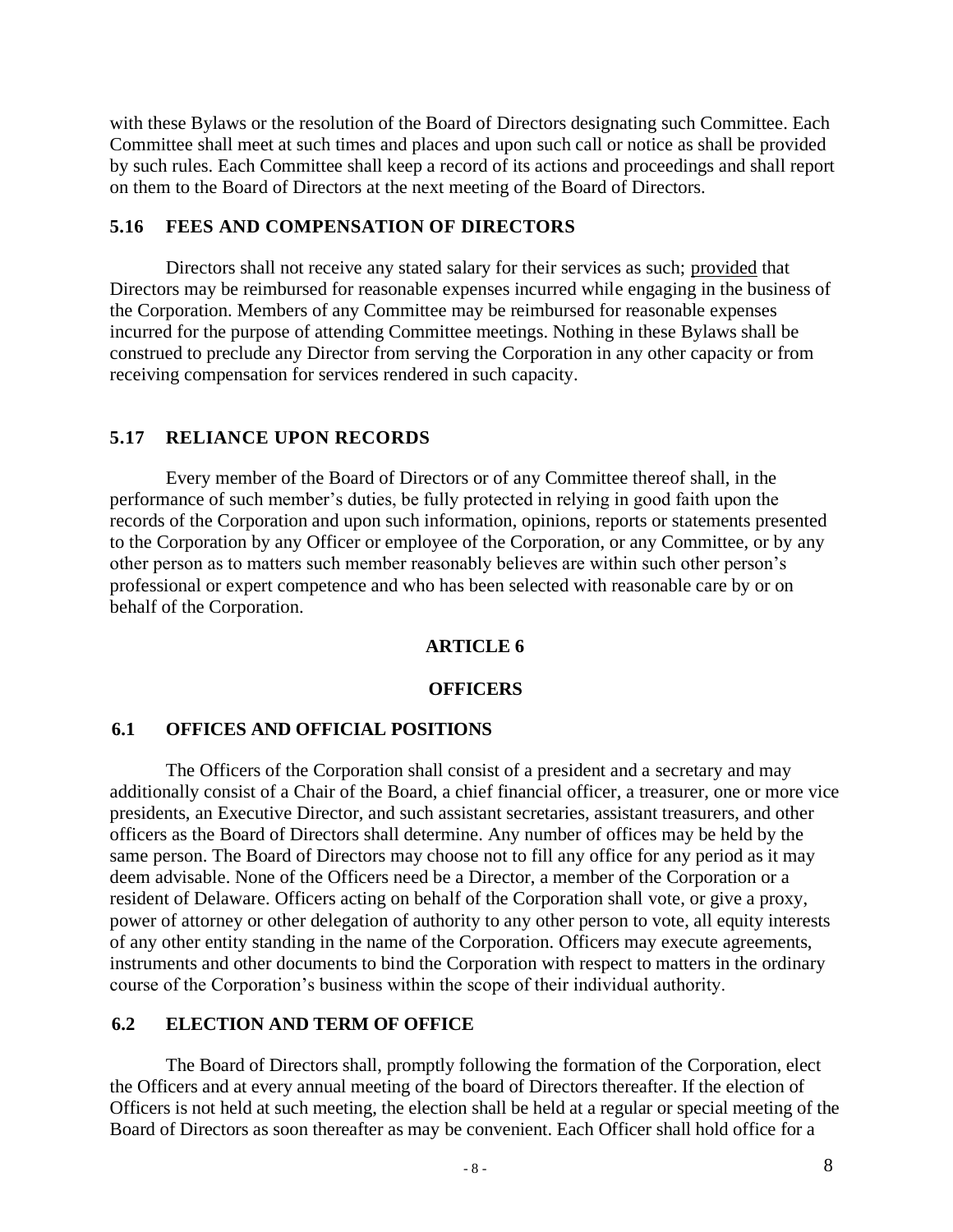term of one (1) year and may be re-elected as an Officer for any number of terms until such Officer's successor is elected and qualified or until such Officer's death, resignation, or removal.

# **6.3 REMOVAL; RESIGNATION**

The Board of Directors may remove an Officer at any time, either with or without cause, but such removal shall be without prejudice to the contract rights, if any, of the Officer. Removal of an Officer who is also a Director shall not automatically result in the removal of such person from the position of Director and shall be without prejudice to the procedure for removal of a Director prescribed in Section 5.4.

Any Officer of the Corporation may resign at any time by giving written notice of such individual's resignation to the president or the secretary. Any such resignation shall take effect at the time specified therein or, if the time when it shall become effective shall not be specified therein, immediately upon its receipt. Unless otherwise specified therein, the acceptance of such resignation shall not be necessary to make it effective.

# **6.4 VACANCIES**

The Board of Directors may fill a vacancy in any office for the unexpired portion of the term.

# **6.5 CHAIR OF THE BOARD**

The Board of Directors may elect a Chair from among its members, who shall preside at all meetings of the Board of Directors. The Chair shall perform such other duties and have such other powers as prescribed by these Bylaws or as the Board of Directors may from time to time assign to such individual. If the Board of Directors does not elect a Chair as set forth in this section, the president shall serve as the Chair of the Board of Directors.

# **6.6 PRESIDENT**

The president shall have general supervision over the business of the Corporation and other duties incident to the office of president, and any other duties as may be from time to time assigned to the president by the Board of Directors and subject to the control of the Board of Directors in each case. In the absence of the Chair of the Board of Directors, the president shall serve as the Chair of the Board of Directors and shall preside at all meetings of the Board of Directors. Subject to Article 7 of these Bylaws, the president shall also have power to execute, and shall execute, deeds, mortgages, bonds, contracts, and other instruments of the Corporation except where required or permitted by law to be otherwise executed and except where the Board of Directors expressly delegates the execution to some other Officer or agent of the Corporation. The president in general shall have all other powers and shall perform all other duties incident to the chief executive office of a corporation or as the Board of Directors may from time to time assign to the president.

# **6.7 VICE PRESIDENTS**

In the absence of the president, at the president's request or in the event of the president's inability or refusal to act, the vice presidents, if any, in order of their rank as fixed by the Board of Directors or, if not ranked, the vice president designated by the Board of Directors or the 9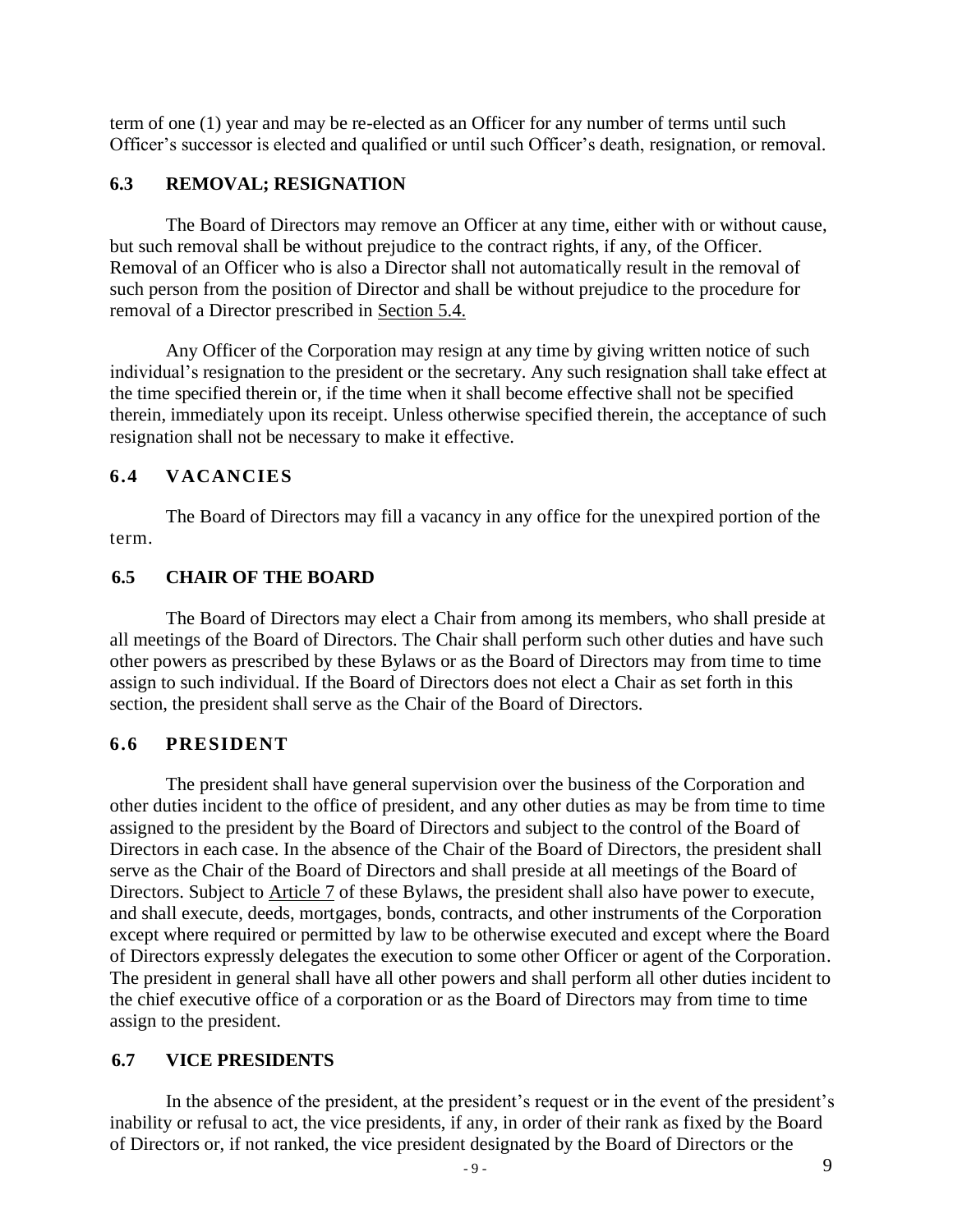president, shall perform all duties of the president, including the duties of the Chair if and as assumed by the president, and, when so acting, shall have all the powers of, and be subject to all the restrictions upon, the president. The vice presidents, if any, shall have such other powers and perform such other duties, not inconsistent with applicable laws, these Bylaws, or action of the Board of Directors, as the Board of Directors or the president may from time to time assign to them.

## **6.8 SECRETARY**

The secretary shall (a) prepare and keep the minutes of the meetings of the Board of Directors and any Committees thereof in one or more books provided for that purpose; (b) see that all notices are duly given in accordance with the provisions of these Bylaws or as required by law; (c) have charge of the corporate records and of the seal of the Corporation; (e) keep a register of the mailing address of each Director and any Committee member which shall from time to time be furnished to the secretary by such Director or member; and (f) in general, perform all duties incident to the office of secretary of a corporation and such other duties as the Board of Directors, the Chair or the president may from time to time assign to the secretary. The secretary may delegate such details of the performance of duties of the secretary's office as may be appropriate in the exercise of reasonable care to one or more persons in his or her stead but shall not thereby be relieved of responsibility for the performance of such duties.

### **6.9 TREASURER**

The treasurer shall (a) be responsible to the Board of Directors for the receipt, custody and disbursement of all funds of the Corporation; (b) receive and give receipts for monies due and payable to the Corporation from any source and deposit all such monies in the name of the Corporation in such banks, trust companies or other depositories as shall from time to time be selected in accordance with these Bylaws; (c) disburse the funds of the Corporation as ordered by the Board of Directors or the president or as otherwise required in the conduct of the business of the Corporation; (d) render to the president or the Board of Directors, upon request, an account of all his or her transactions as treasurer and on the financial condition of the Corporation; and (e) in general, perform all duties incident to the office of treasurer of a corporation and such other duties as the Board of Directors, the Chair or the president may from time to time assign to the treasurer. The treasurer may delegate such details of the performance of duties of such office as may be appropriate in the exercise of reasonable care to one or more persons in his or her stead but shall not thereby be relieved of responsibility for the performance of such duties. If required by the Board of Directors, the treasurer shall give a bond for the faithful discharge of his or her duties in such sum, and with such surety or sureties, as the Board of Directors shall determine.

## **6.11 EXECUTIVE DIRECTOR**

The Executive Director (if any) shall preside over the day-to-day affairs of the Corporation under the direction of the Board of Directors and the President and perform such other duties and have such other powers as the Board of Directors or the President may from time to time prescribe.

## **6.11 ASSISTANT TREASURERS AND ASSISTANT SECRETARIES**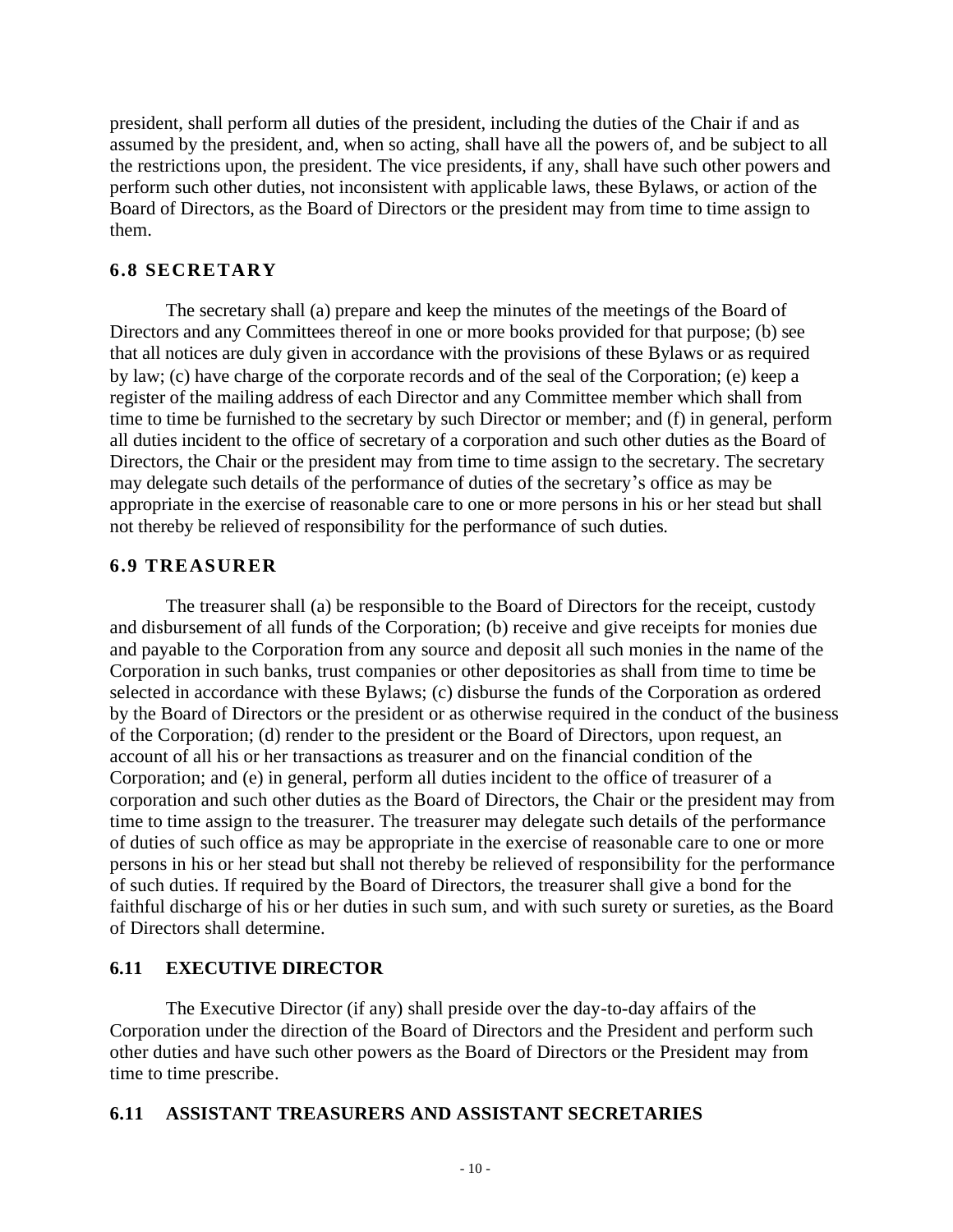The assistant treasurers and assistant secretaries, if any, shall perform all functions and duties which the Secretary or treasurer, as the case may be, may assign or delegate; but such assignment or delegation shall not relieve the principal officer from the responsibilities and liabilities of his or her office. In addition, the assistant secretaries, and assistant treasurers, if any, shall, in general, perform such duties as the secretary or the treasurer, respectively, or the president or Board of Directors may from time to time assign to them. The assistant treasurers shall, if required by the Board of Directors, give bonds for the faithful discharge of their duties in such sums, and with such surety or sureties, as the Board of Directors shall determine.

## **6.12 SALARIES**

Subject to Section 2.1, the salaries, if any, of the Officers shall be fixed from time to time by the Board of Directors, by such Officer as it shall designate for such purpose, or as it shall otherwise direct. No Officer shall receive an additional salary or other compensation by reason of the fact that the Officer is also a Director unless such additional salary or other compensation is approved by the Board of Directors.

## **ARTICLE 7**

## **CONTRACTS, LOANS, CHECKS AND DEPOSITS**

## **7.1 CONTRACTS AND OTHER INSTRUMENTS**

The Board of Directors may authorize any Officer(s), agent(s) or employee(s) to enter into any contract or execute and deliver any instrument in the name of and on behalf of the Corporation, subject to applicable law. Such authority may be general or confined to specific instances.

## **7 . 2 L O A N S**

No loans shall be contracted on behalf of the Corporation**,** or any division thereof, and no evidence of indebtedness, other than in the ordinary course of business, shall be issued in the name of the Corporation unless authorized by the Board of Directors. Such authorization may be general or confined to specific instances.

## **7.3 CHECKS, DRAFTS, ETC.**

All checks, demands, drafts or other orders for the payment of money, notes or other evidence of indebtedness issued in the name of the Corporation outside of the ordinary course of business shall be signed by such Officers or agents of the Corporation, and in such manner, as the Board of Directors may from time to time authorize. In the absence of such authorization, such instruments shall be signed by the treasurer, president, or Executive Director.

## **7.4 DEPOSITS**

All funds of the Corporation not otherwise employed shall be deposited from time to time to the credit of the Corporation in such banks, trust companies or other depositories as the Board of Directors may select.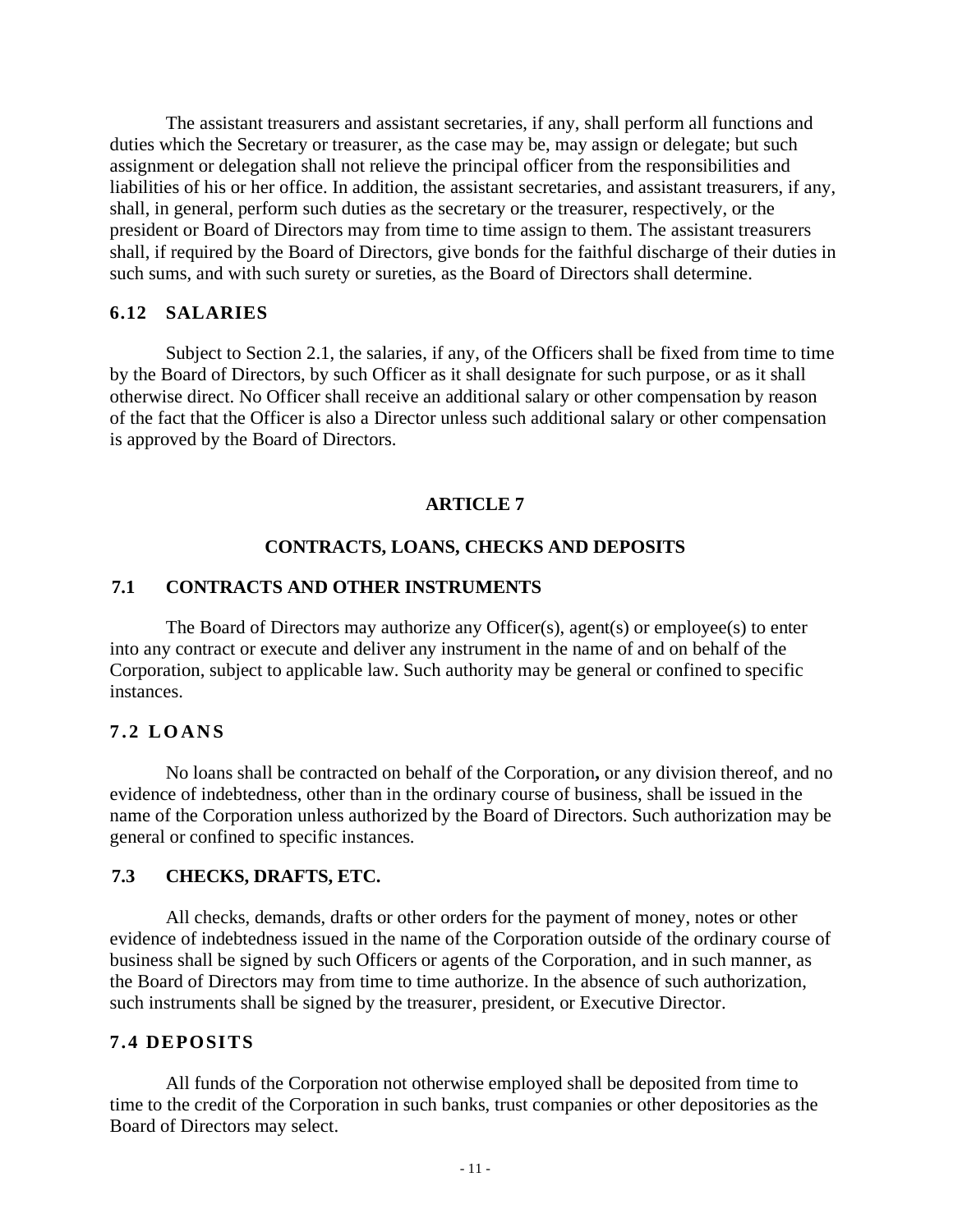### **ARTICLE 8**

### **INDEMNIFICATION**

### **8.1 IN GENERAL**

The Corporation shall indemnify any person who is a party to a proceeding because he or she is or was a Director or Officer against liability incurred in the proceeding, and shall advance funds to pay for or reimburse the reasonable expenses of such person, including reasonable attorney fees, actually incurred by such person in connection with such proceeding, in accordance with and to the full extent permitted by Delaware law as in effect at the time of adoption of these bylaws or as amended from time to time.

The Corporation shall have the power to indemnify any person who is or was an employee or agent of the Corporation, or who is or has served at the request of the Corporation as an employee or agent of another corporation, partnership, joint venture, trust or other enterprise, in accordance with and to the full extent permitted by Delaware law as in effect at the time of adoption of these Bylaws or as amended from time to time.

### **8.2 INSURANCE**

The Corporation may, in its sole and absolute discretion, purchase and maintain insurance on behalf of any person who is or was a Director, Officer, employee, or agent to the full extent permitted by the Delaware law as in effect at the time of adoption of these bylaws or as amended from time to time.

### **ARTICLE 9**

#### **NOTICE**

### **9.1 MANNER OF NOTICE**

Whenever under law or these Bylaws notice is required to be given to any Director or member of any Committee thereof, it shall not be construed to require personal delivery. Subject to Section 5.7, such notice also may be given in writing by depositing it in the United States mail (postage prepaid), by express overnight courier, or by facsimile or other electronic transmission. For purposes of these Bylaws, "electronic transmission" means any form of communication, not directly involving the physical transmission of paper, that creates a record that may be retained, retrieved, and reviewed by a recipient thereof, and that may be directly reproduced in paper form by the recipient through an automated process, and shall include without limitation electronic mail.

## **9.2 EFFECTIVENESS OF NOTICE**

Notice given by mail shall be deemed to be given at the time it is deposited in the United States mail. Notice given by overnight courier service shall be deemed to be given when delivered to the overnight courier service for delivery. Notice given by facsimile or other electronic transmission shall be deemed given: (a) if by facsimile transmission, when directed to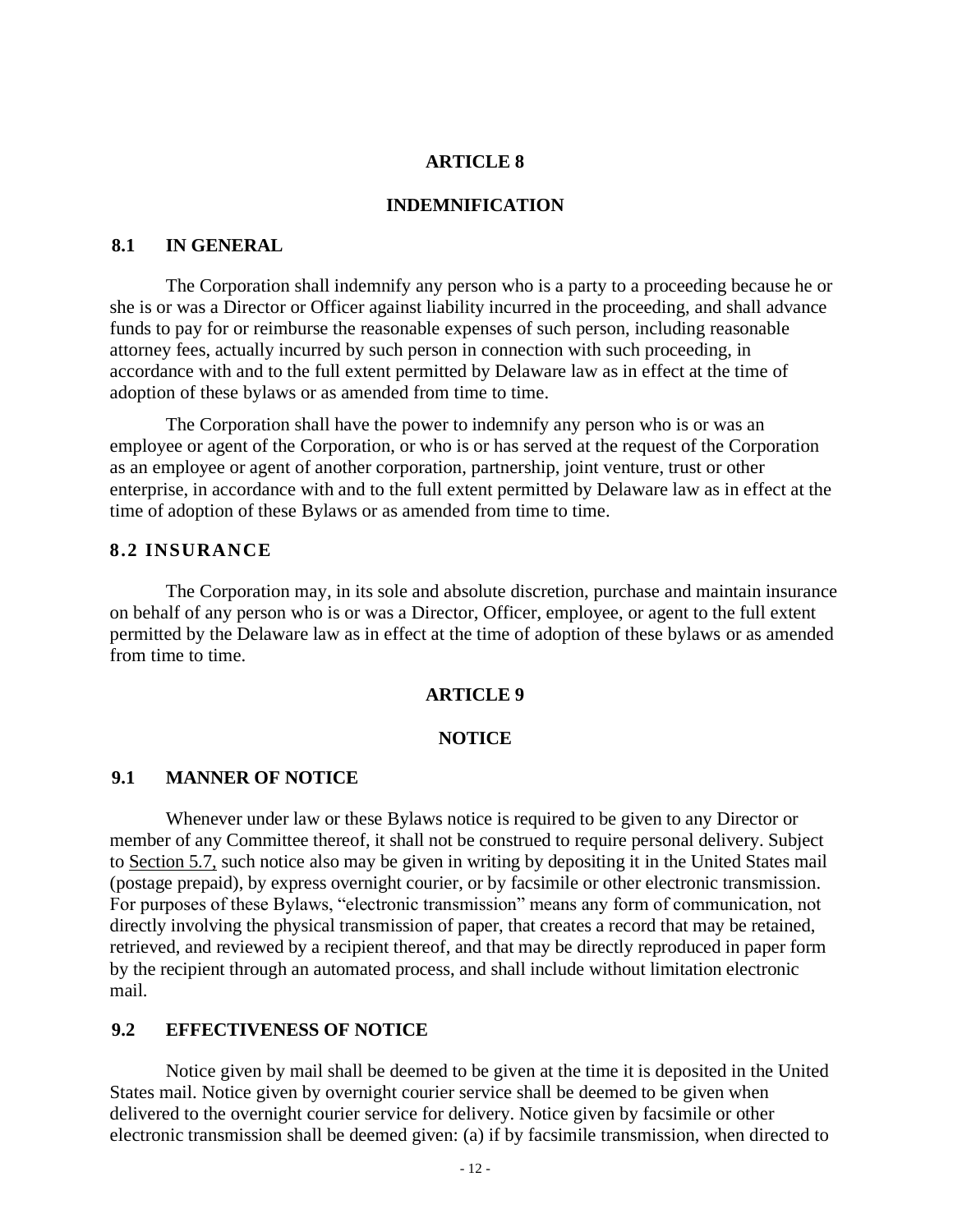a number at which recipient has consented to receive notice; (b) if by electronic mail, when directed to an electronic mail address at which the recipient has consented to receive notice; (c) if by a posting on an electronic network together with separate notice to the recipient of such specific posting, upon the later of (i) such posting and (ii) the giving of such separate notice; and (d) if by any other form of electronic transmission, when directed to the recipient. An affidavit of the secretary or an assistant secretary of the Corporation that the notice has been given by a form of electronic transmission shall, in the absence of fraud, be prima facie evidence of the facts stated therein. The requirement for notice shall be deemed satisfied if actual notice is received orally or in writing by the person entitled thereto as far in advance of the event with respect to which notice is given as the minimum notice period required by law or these Bylaws.

## **9.3 WAIVER OF NOTICE**

Whenever under law or these Bylaws notice is required to be given, a waiver thereof in writing signed by the person or persons entitled to such notice, or a waiver by electronic transmission by the person entitled to notice, whether before, at or after the time stated therein, shall be deemed equivalent to notice. Attendance by a person at a meeting shall constitute a waiver of notice of such meeting, except when the person attends a meeting for the express purpose of objecting, at the beginning of the meeting, to the transaction of any business because the meeting is not lawfully called or convened. Neither the business to be transacted at, nor the purpose of, any regular or special meeting of the Board of Directors or any Committee thereof need be specified in any written waiver of notice or any waiver by electronic transmission, unless so required by law or these Bylaws.

### **ARTICLE 10**

### **DISSOLUTION**

### **10.1 DISTRIBUTION OF ASSETS**

In the event of dissolution or final liquidation of the Corporation, the remaining assets of the Corporation shall be applied and distributed as follows:

(a) All liabilities and obligations of the Corporation shall be paid, satisfied, and discharged, or provisions shall be made therefor.

(b) All remaining assets of every nature and description whatsoever, shall be distributed, in accordance with the laws of Delaware, to one or more qualifying organizations described in section 501(c)(3) of the Code, or corresponding section of any future United States federal tax code, which organization or organizations have charitable purposes. The organization or organizations to receive such assets shall be selected in the discretion of a majority of the Board of Directors.

(c) Any such assets not disposed of in accordance with the preceding paragraph shall be disposed of by a court of competent jurisdiction in Delaware or in the county in which the principal office of the Corporation is then located, exclusively for such purposes or to one or more organizations, as said court shall determine, that are exempt from federal income tax under section  $501(c)(3)$  of the Code and described in section  $170(b)(1)(A)$  (other than in clauses 13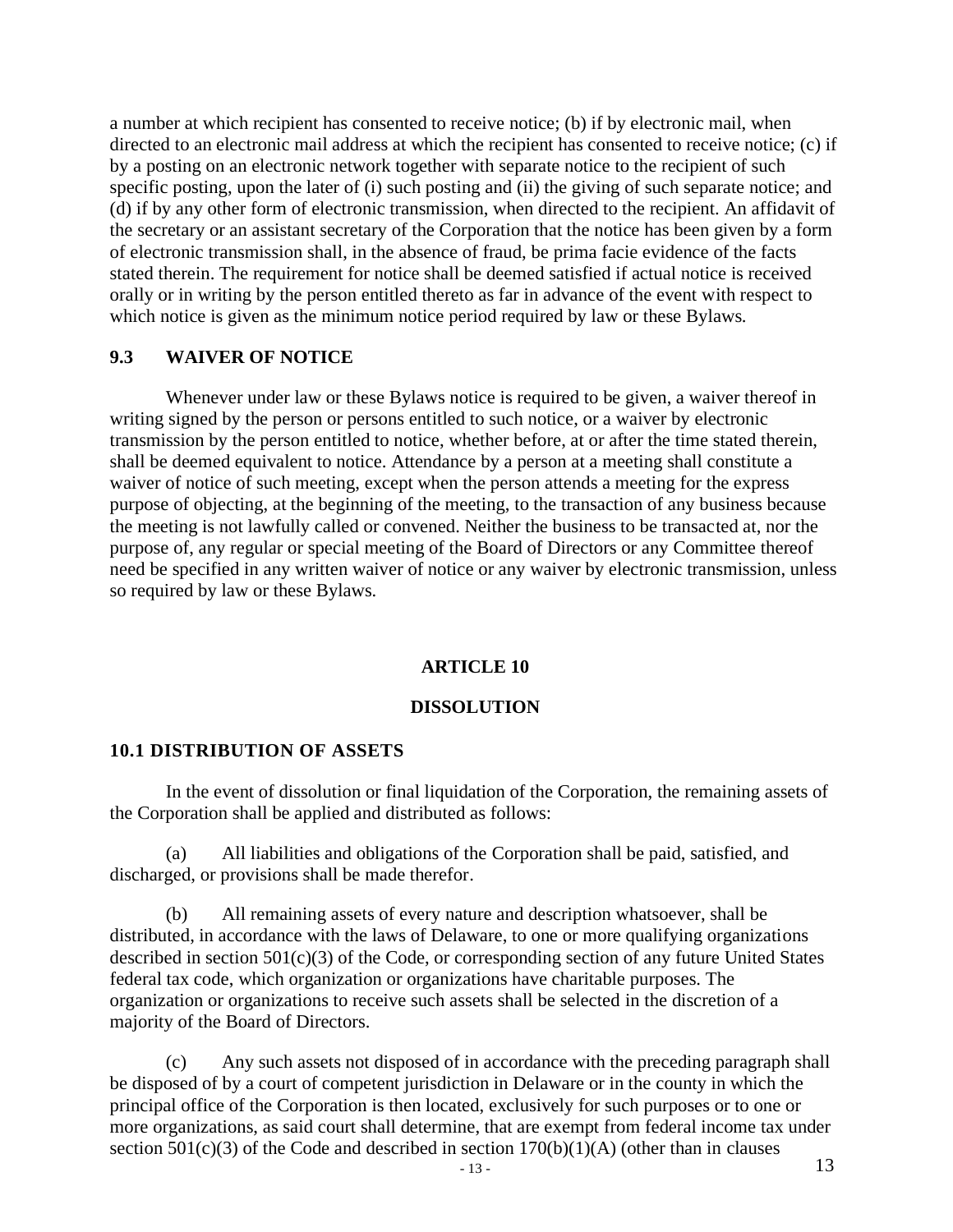(vii) and (viii)) of the Code, each of which has been in existence and so described for a continuous period of at least sixty (60) calendar months immediately preceding the distribution.

#### **ARTICLE 11**

## **FINANCIAL COMPLIANCE AND RELATED MATTERS**

#### **11.1 TRANSACTIONS AND PROCUREMENT**

The Corporation shall establish such policies and carry out such investigations as are reasonable to ensure that purchases, loans, leases, and other transactions are at fair market value or are otherwise favorable to the Corporation. The Corporation shall maintain a financial system that requires receipt of written invoices prior to payment for any services or goods.

#### **11.2 ADOPTION OF POLICIES, PRACTICES AND PROCEDURES**

The Board of Directors shall adopt and approve from time to time such further policies, practices, and procedures for the Corporation as are necessary, useful, or appropriate in order to facilitate and ensure that the intent of this Article 11 and the other provisions of these Bylaws are carried into effect and observed by the Corporation.

#### **ARTICLE 12**

#### **GENERAL PROVISIONS**

### **12.1 FISCAL YEAR**

The fiscal year of the Corporation shall be fixed by resolution of the Board of Directors. In the absence of such a resolution, the fiscal year will be the calendar year.

## **12.2 CORPORATE SEAL**

The Board of Directors may adopt a corporate seal inscribed with the name of the Corporation and the words "**SEAL**" and "**DELAWARE**" and otherwise in the form approved by the Board of Directors.

#### **12.3 ANTITRUST**

The Corporation will conduct all its activities in conformance with all international, U.S. federal and state antitrust laws, including the Sherman Act, the Clayton Act, the Robinson-Patman Act and the Federal Trade Commission Act. The Board and the President shall consult legal counsel and seek legal review whenever necessary to ensure that the activities of the Corporation are conducted in conformance with such laws.

## **12.4 AMENDMENTS**

These Bylaws may be altered, amended or repealed by the affirmative vote of two-thirds of the Directors then qualified and acting at any regular or special meeting of the Board of Directors at which a quorum is present; provided that not less than five (5) business days' written